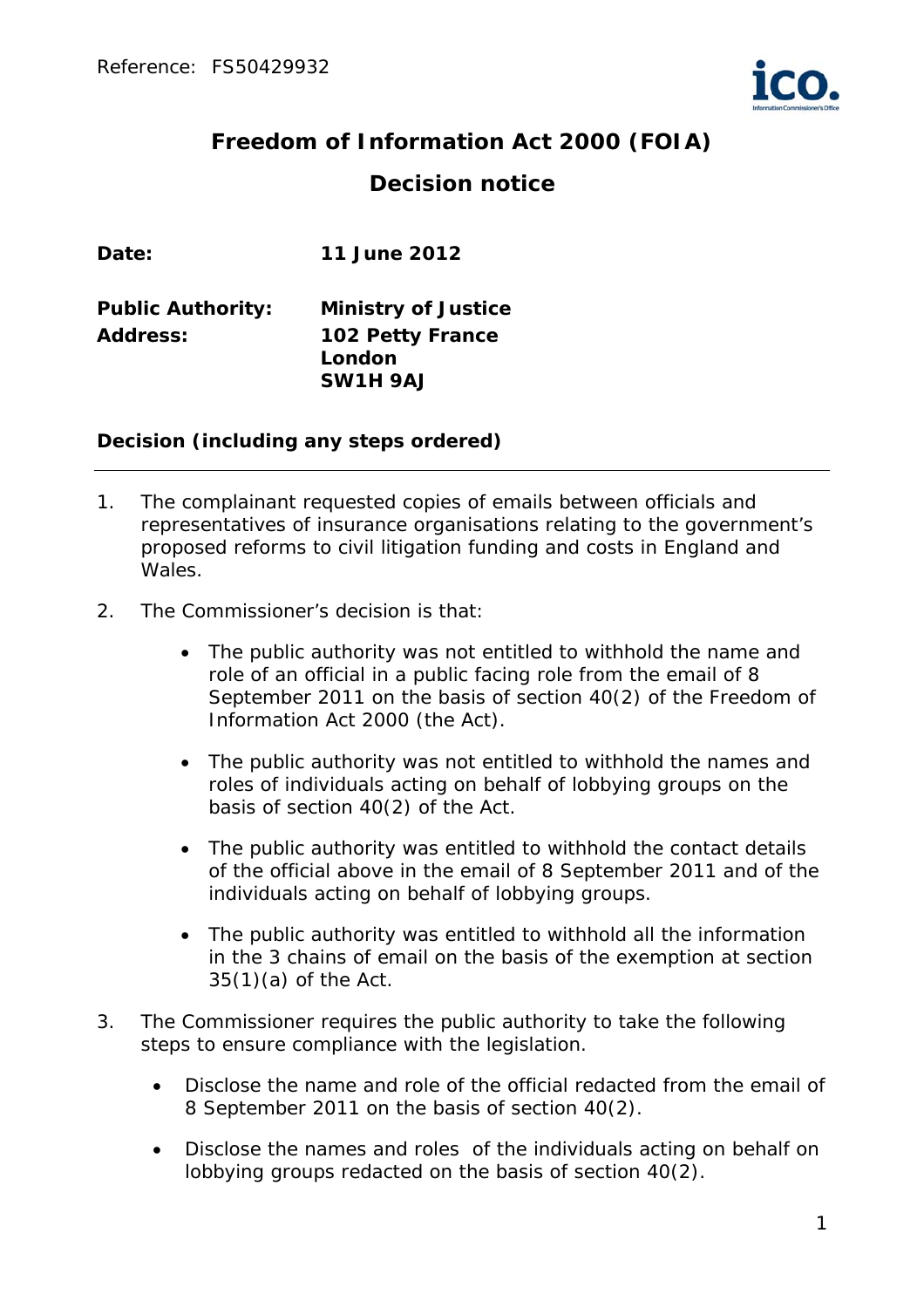

4. The public authority must take these steps within 35 calendar days of the date of this Decision Notice. Failure to comply may result in the Commissioner making written certification of this fact to the High Court pursuant to section 54 of the Act and may be dealt with as a contempt of court.

#### **Request and response**

5. The complainant wrote to the public authority on 4 October 2011 and requested information in the following terms:

'*Would you please provide all e-mails since 6th May 2010 between Robert Wright or Jo Taylor and (1) Jonathan Evans MP (2) Association of British Insurers (3) Keoghs Solicitors.*'

- 6. The public authority responded in a letter dated 15 November 2011. It provided emails between Robert Wright and Jo Taylor (both senior officials at the Ministry of Justice), the Association of British Insurers (ABI) and Keoghs Solicitors. It however pointed out that no emails had been exchanged with Jonathan Evans MP.
- 7. The public authority however redacted information from the disclosed emails on the basis of the exemption at section 40(2). It also informed the complainant that an email was withheld on the basis of the exemption at section 35(1)(a). Two further emails were withheld on the basis of the exemption at section 41(1)(a).
- 8. Dissatisfied with the public authority's response, the complainant requested an internal review of the decision above on 17 November 2011.
- 9. Following an internal review, the public authority wrote to the complainant on 19 December 2011. It upheld the application of the exemption at section 40(2) and withdrew its reliance on section 41(1)(a) in relation to the two withheld emails. The public authority however withheld all three emails (i.e. including the email previously withheld under section 35) on the basis of section 35(1)(a).
- 10. On 7 March 2012 the public authority provided the Commissioner with a copy of an email chain it had located in the course of preparing its response to the Commissioner's queries. It explained that the relevant email chain also fell within the scope of the request and was exempt from disclosure on the basis of section 35(1)(a).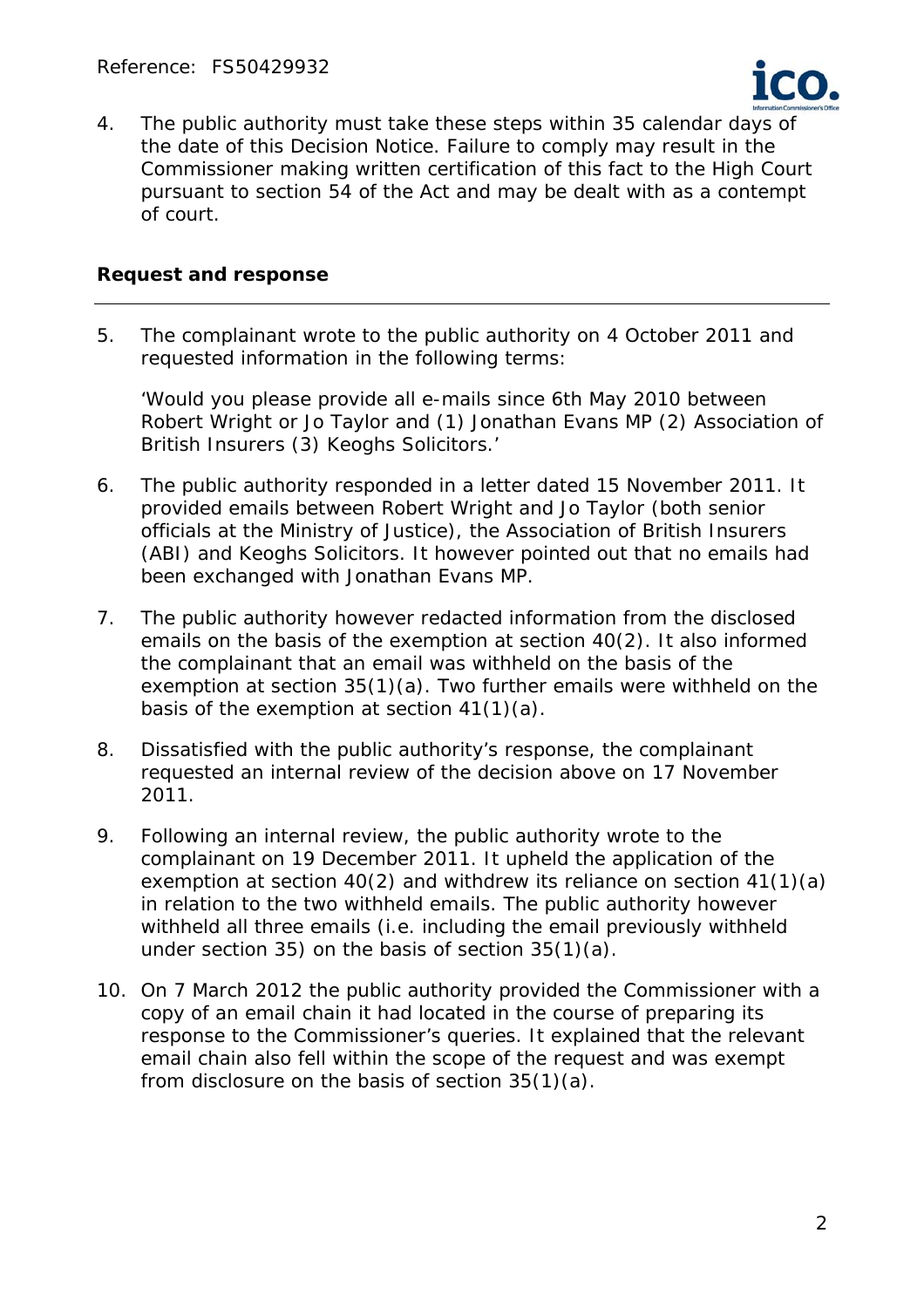## **Scope of the case**

- 11. On 28 December 2011 the complainant contacted the Commissioner to complain about the way his request for information had been handled.
- 12. He argued that officials representing public authorities or third parties should expect their names to be disclosed where they communicate with one another in their role as a spokesperson regardless of whether they are senior or junior staff.
- 13. He further argued that where names can be linked to their contributions, those comments relate to their professional capacity and do not reveal information of a personal nature and should be disclosed.
- 14. In terms of the application of section 35(1)(a), he submitted that too much weight had been given to the space needed for consultation and exploration of policy options in the circumstances because lobbyists will not be easily deterred from pushing for their agenda.
- 15. He also submitted that no consideration had been given to the promotion of accountability and transparency in the circumstances. He argued that placing an obligation on officials to provide reasoned explanations for decisions made will improve the quality of decisions and administration.
- 16. The Commissioner notes that the information withheld on the basis of section 35(1)(a) is actually contained in 3 separate email chains between officials and ABI. Two of the email chains comprise of 4 emails each and the remaining email chain is made up of 3 emails.
- 17. The scope of the investigation therefore was to determine whether the public authority was entitled to withhold all the information in the email chains described above as well as the redacted information from the previously disclosed emails on the basis of the exemptions at sections 35(1)(a) and 40(2) of the Act respectively.

## **Reasons for decision**

#### Section 40(2)

- 18. The Commissioner first considered whether the redacted information from the emails already disclosed to the complainant was correctly exempt from disclosure on the basis of section 40(2) of the Act.
- 19. The public authority explained that the redacted information consists of personal information relating to its officials and to lobbyists.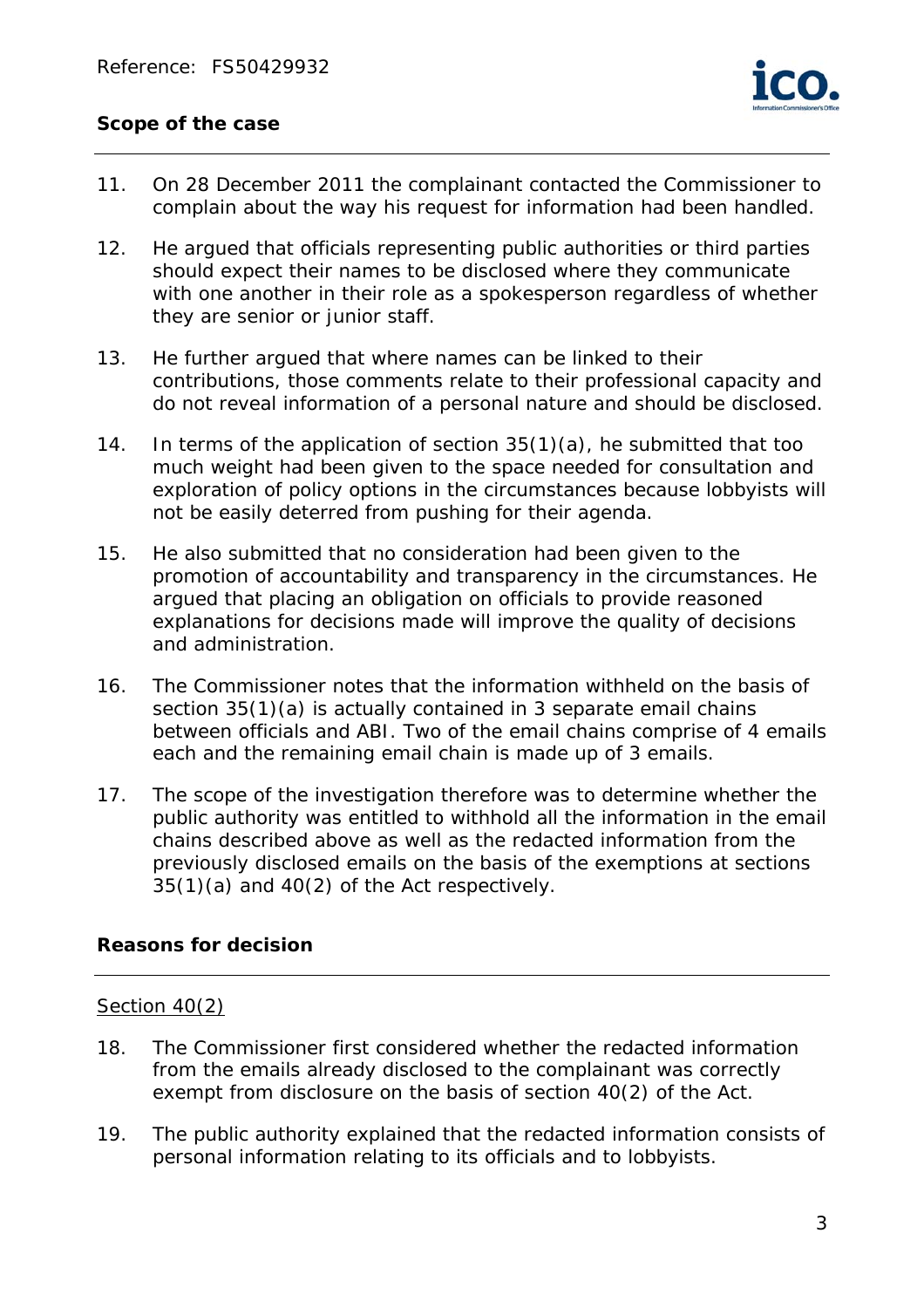

- 20. The Commissioner notes their names, roles, email addresses and work telephone numbers were redacted on the basis of section 40(2).
- 21. Information is exempt from disclosure on the basis of the exemption at section 40(2) if the information constitutes personal data and either the first or second condition in section 40(3) is satisfied.
- 22. Personal data is defined in section 1(1) of the Data Protection Act 1998 (the DPA) as:

'*……….data which relate to a living individual who can be identified from those data or from those data and other information which is in the possession of, or likely to come into the possession of, the data controller; and includes any expression of opinion about the individual and any indication of the intentions of the data controller or any person in respect of the individual.*'

23. The names, roles, email addresses and work telephone numbers clearly constitute the personal data of the relevant officials and the lobbyists. It is information which relates to them and from which they can be identified.

Would the disclosure of the names contravene any of the Data Protection Principles?

- 24. As mentioned, for section 40(2) to apply, either the first or second condition in sections 40(3) and 40(4) must be satisfied. The first condition in section 40(3) states that the disclosure of personal data would contravene any of the data protection principles or section 10 of the DPA.
- 25. The first data protection principle states:

'*Personal data shall be processed fairly and lawfully and, in particular, shall not be processed unless-* 

- *(a) at least one of the conditions in Schedule 2 is met, and*
- *(b) in the case of sensitive personal data, at least one of the conditions in Schedule 3 is also met.*'
- 26. In terms of the officials' personal information, the public authority explained that it related to staff they regarded as junior officials who did not exercise any significant level of authority in relation to the emails. It however clarified that it redacted the name of an official in a public facing role from an email of 8 September 2011 because it did not consider the name would add meaningful value to the complainant's understanding of the disclosed information. It also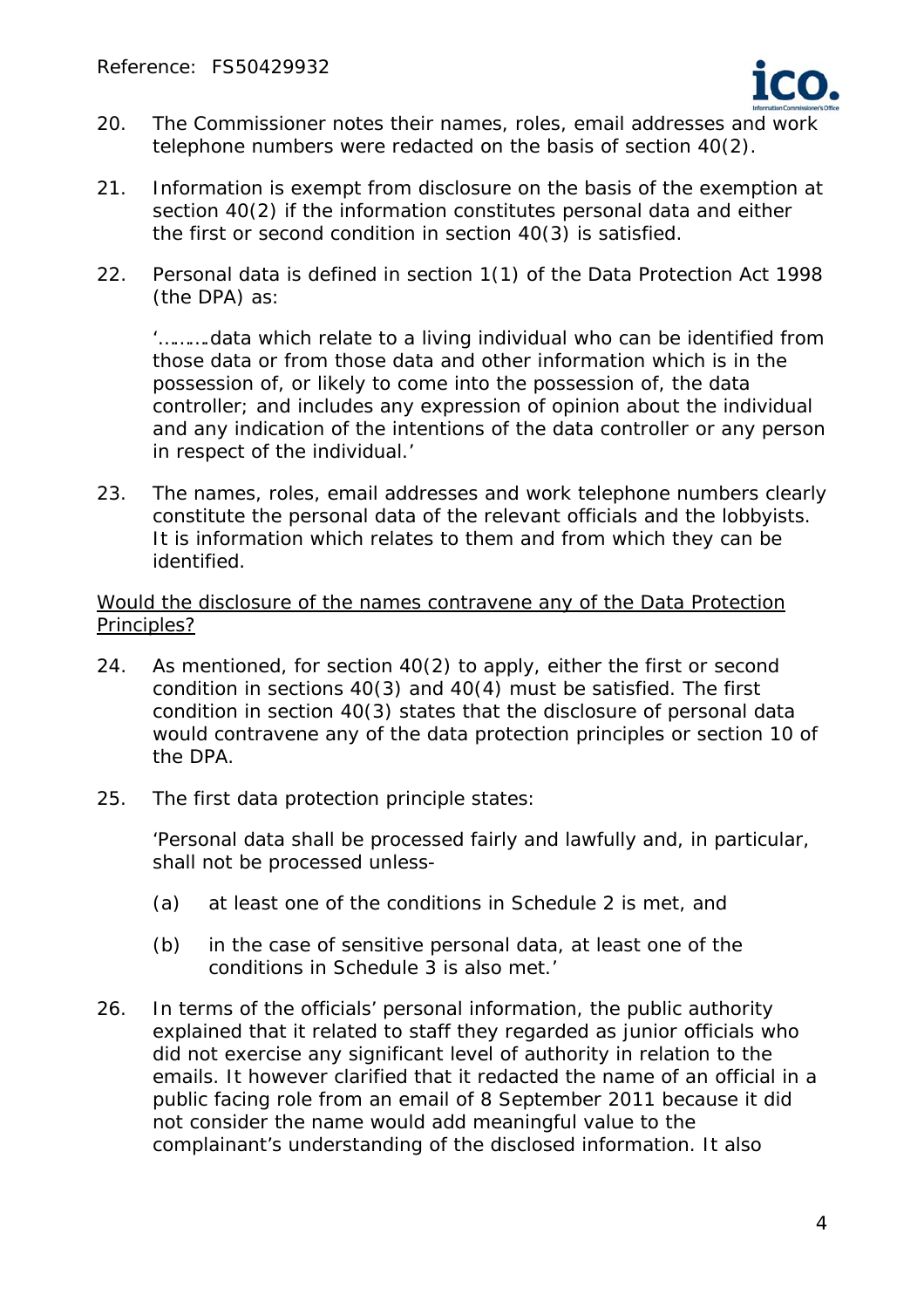

clarified that where Robert Wright and Jo Taylor were mentioned, no redactions were made as they were already named in the request.

- 27. In terms of personal information relating to lobbyists, the public authority took the view that disclosure would not add meaningful value to the complainant's understanding of the disclosed information. The information disclosed included the names of the associations and organisations it was engaging with. It took into account that the individuals mentioned would not have expected their names to be disclosed in response to a request under the Act. The public authority strongly submitted that disclosure could cause them unwarranted damage or distress, for example, in terms of their career and/or reputation. It judged that the benefits of disclosure would not be proportionate to any potential harm, distress or intrusion.
- 28. The Commissioner finds that it would have been unfair to disclose the personal information of junior officials who had not exercised any significant level of authority in relation to the disclosed information. He accepts that they would have had a reasonable expectation that their personal information would not be revealed under the Act in the context of the disclosed information. The Commissioner therefore finds that the public authority was entitled to withhold this information on the basis of the exemption at section 40(2) of the Act.
- 29. The Commissioner however disagrees with the public authority in relation to the official in a public facing role whose personal information was redacted. Firstly, the official appears to hold a senior position in terms of responsibility and influence and secondly, given the nature of the official's role, the Commissioner finds the official would have had a reasonable expectation that their name and role could be revealed under the Act in the context of the disclosed information or at least in relation to the government's proposed reforms to civil litigation funding and costs in England and Wales. The Commissioner does not consider that disclosure would be a significant intrusion or cause damage or distress. In cases on the disclosure of officials' names and roles an assessment of the effects should always be done in the context of the subject matter and information. However, he accepts that disclosure of the contact details would be unfair.
- 30. The Commissioner notes that central government departments will often remove officials' names on the basis of a blanket policy, that junior, in their view, means below Senior Civil Service (SCS). The Commissioner believes the correct approach is to focus on the specific nature of the role and the relationship to the information rather than a simple cut off at SCS. The Commissioner notes the recent comments of the Tribunal in *Home Office v Information Commissioner EA/2011/0203*: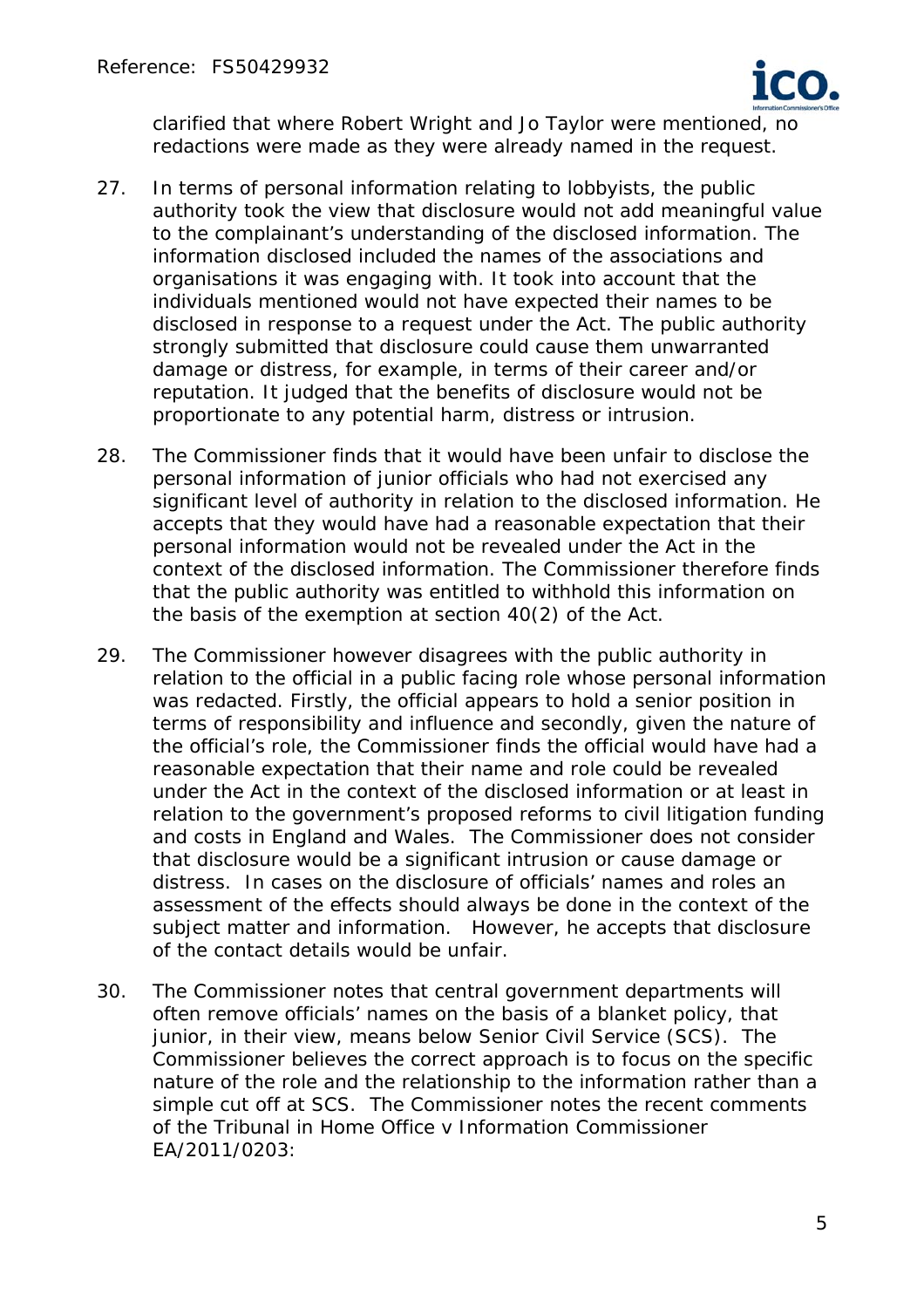

*'each individual's case must be determined on its own facts, taking into account the sorts of issues we have set out above. It would not be appropriate, in our view, to impose a blanket policy on the disclosure or withholding of individual's [sic] names based solely on an individual's grade'*

The Commissioner finds that it would not have been unfair to disclose the name of this official in a public facing role, which also had significant responsibility.

31. Schedule 2 of the DPA provides conditions relevant for the purposes of processing of personal data. The Commissioner considers paragraph 6(1) of schedule 2 to be the relevant condition in the circumstances. It states:

'*The processing is necessary for the purposes of the legitimate interests pursued by the data controller or by a third party or parties to whom the data are disclosed, except where the processing is unwarranted in any particular case by reason of prejudice to the rights and freedoms or legitimate interests of the data subject.*'

- 32. The Commissioner has already determined that the disclosure would be fair in view of the nature of the senior official's role and reasonable expectations. There is therefore a legitimate interest in disclosure which would not constitute an unwarranted intrusion on the rights and legitimate interests of the senior official.
- 33. The Commissioner further finds that the disclosure is necessary to meet the public interest in the transparency of the policy formulation process in relation to the proposed reforms. He considers that disclosing the senior official's name and role in the context of the email from which the official's name was redacted and more generally against the background of the proposed reforms is necessary to the transparency of the process. The Commissioner has considered the approach of the Tribunal to the necessity test in the Home Office decision mentioned above. In the Home Office case the Tribunal found that there was not a 'pressing social need' for the disclosure of two officials' names. In the context of the current case, looking at the context of the request and the information, the Commissioner finds that there is a 'pressing social need' to disclose the name and role of the official involved but not the contact details.
- 34. The Commissioner considers that the term 'lawful' in the context of the first data protection principle refers to statute and to common law, whether criminal or civil. He has not found any reason to suggest that disclosing the senior official's name and role in the circumstances would be unlawful. The Commissioner therefore finds the public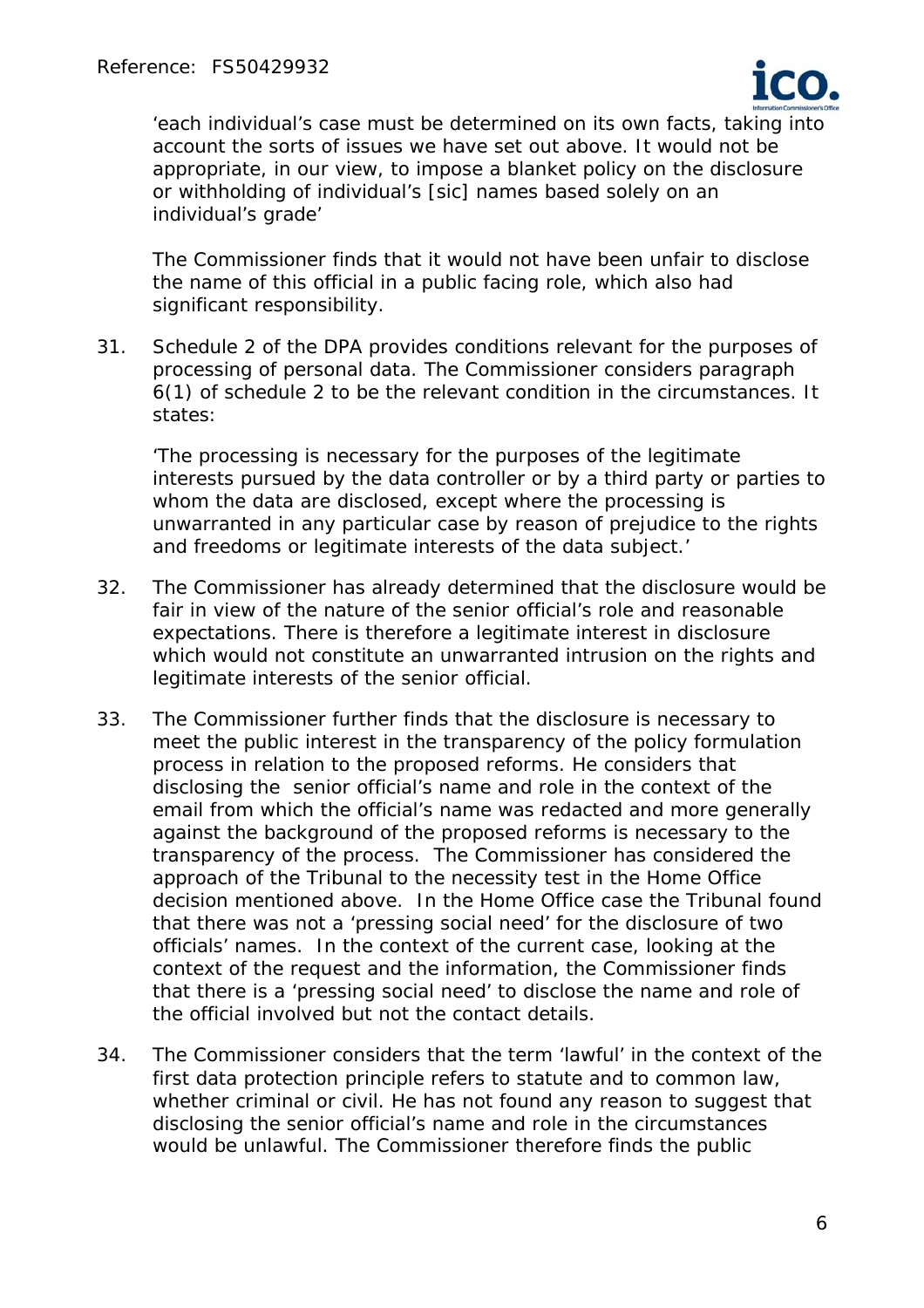

authority was not entitled to withhold this information on the basis of the exemption at section 40(2) of the Act.

- 35. The Commissioner also considers spokespersons acting on behalf of lobbying organisations attempting to influence government policy should have a reasonable expectation that their names and roles could be revealed under the Act in the context of their participation in the policy formulation or development process. Their names and roles relate to the work of the organisations rather than personal details and they are accountable to the membership of the organisation. Their rank and status are of relevance in assessing the weight given to their opinion. Knowing who is lobbying, who has been consulted, their seniority and role can add to the understanding of the government's proposed reforms to legal aid particularly in relation to civil litigation funding and costs.
- 36. The Commissioner finds that disclosing the names and roles of the lobbyists would not have been unfair, but it would be unfair to disclose the contact details.
- 37. The Commissioner considers paragraph 6(1) of schedule 2 of the DPA to be the relevant condition in the circumstances. For the same reasons as above in relation to fairness in disclosing the names and roles of the lobbyists, the Commissioner finds that there is a legitimate interest in disclosing their names and roles. He further finds that the disclosure would not constitute an unwarranted intrusion on their rights and legitimate interests. The disclosure is also necessary in the interests of transparency for the same reasons.
- 38. The disclosure would not have been unlawful in the circumstances. The public authority was therefore not entitled to rely on the exemption at section 40(2) of the Act to withhold the names and roles of the lobbyists.

## Section 35(1)(a)

- 39. Information held by a government department is exempt from disclosure on the basis of section 35(1)(a) if it relates to the formulation or development of government policy.
- 40. The public authority submitted that the withheld information in the 3 email chains '*relates to the formulation of government policy in the area of referral fees, insofar as it relates to provisions in Part 2 of the Legal Aid, Sentencing and Punishment of Offenders Bill which is currently before Parliament.*'
- 41. It argued that the withheld information forms part of the ongoing engagement process between the government and key stakeholders, from both the claimant and the defendant side.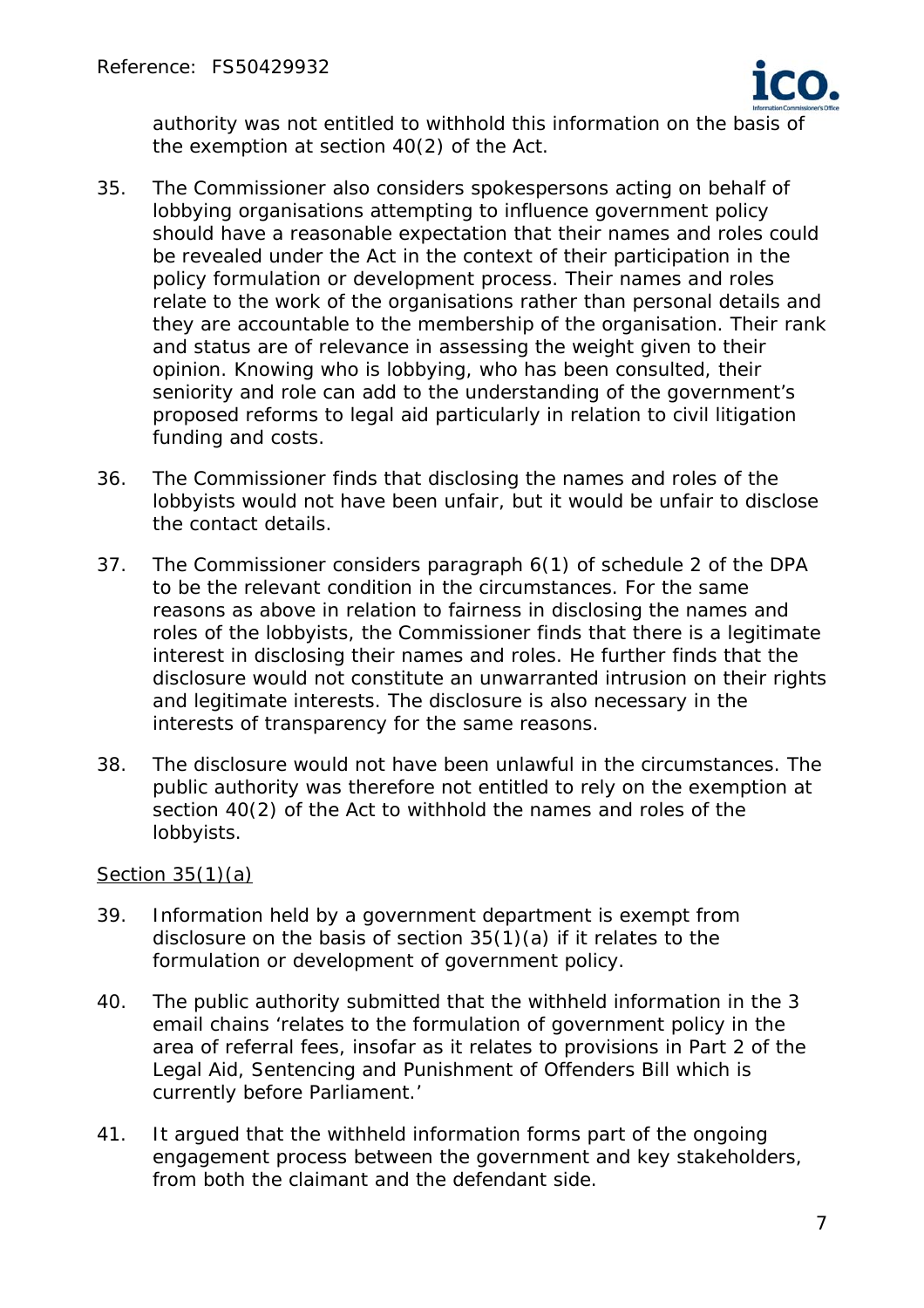

Was the public authority entitled to rely on the exemption at section 35(1)(a) to withhold the 3 email chains?

- 42. The Legal Aid, Sentencing and Punishment of Offenders Bill (the Legal Aid Bill) is the conclusive part of the steps the government is taking to reform the provision of legal aid in England and Wales. A period of public consultation between 15 November 2010 and 14 February 2011 was launched by the government following the completion of Lord Justice Jackson's independent review of the rules and principles governing the costs of civil litigation in England and Wales. Lord Jackson published his report, '*Review of Civil Litigation Costs: Final Report'*, in January 2010.
- 43. Part 2 of the Bill generally deals with litigation funding and costs. It contains specific provisions in relation to conditional fee agreements (the most common type of 'no win, no fee' agreements). One of the more contentious provisions in this regard (i.e. in relation to conditional fee agreements) is the proposed change in the current law so that in future, claimants, not defendants, are responsible for paying the 'success fee' to reimburse the claimant's lawyer. In addition to changing the law on who is responsible for the 'success fee', the government also intends, as part of its reforms, to ban 'referral fees' which it considers would act as a disincentive to claims management companies, insurance companies, lawyers and other middle men from encouraging people to make unnecessary claims.
- 44. The Commissioner finds that the withheld information was part of the engagement process between the government and key stakeholders in connection with proposed reforms to legal aid, particularly in relation to civil litigation funding and costs.
- 45. The steps taken by the government including placing the Legal Aid Bill before Parliament is clearly evidence of the formulation of government policy in relation to the provision of legal aid in England and Wales. The Commissioner therefore finds the withheld information relates to the formulation of government policy in connection with the cost of civil litigation in England and Wales.
- 46. The Commissioner finds that the 3 email chains fell within section  $35(1)(a)$  of the Act.

## Public Interest Test

47. Section 35 is a qualified exemption. The Commissioner must therefore consider whether in all the circumstances of the case, the public interest in maintaining the exemption outweighed the public interest in disclosing the withheld information in the emails.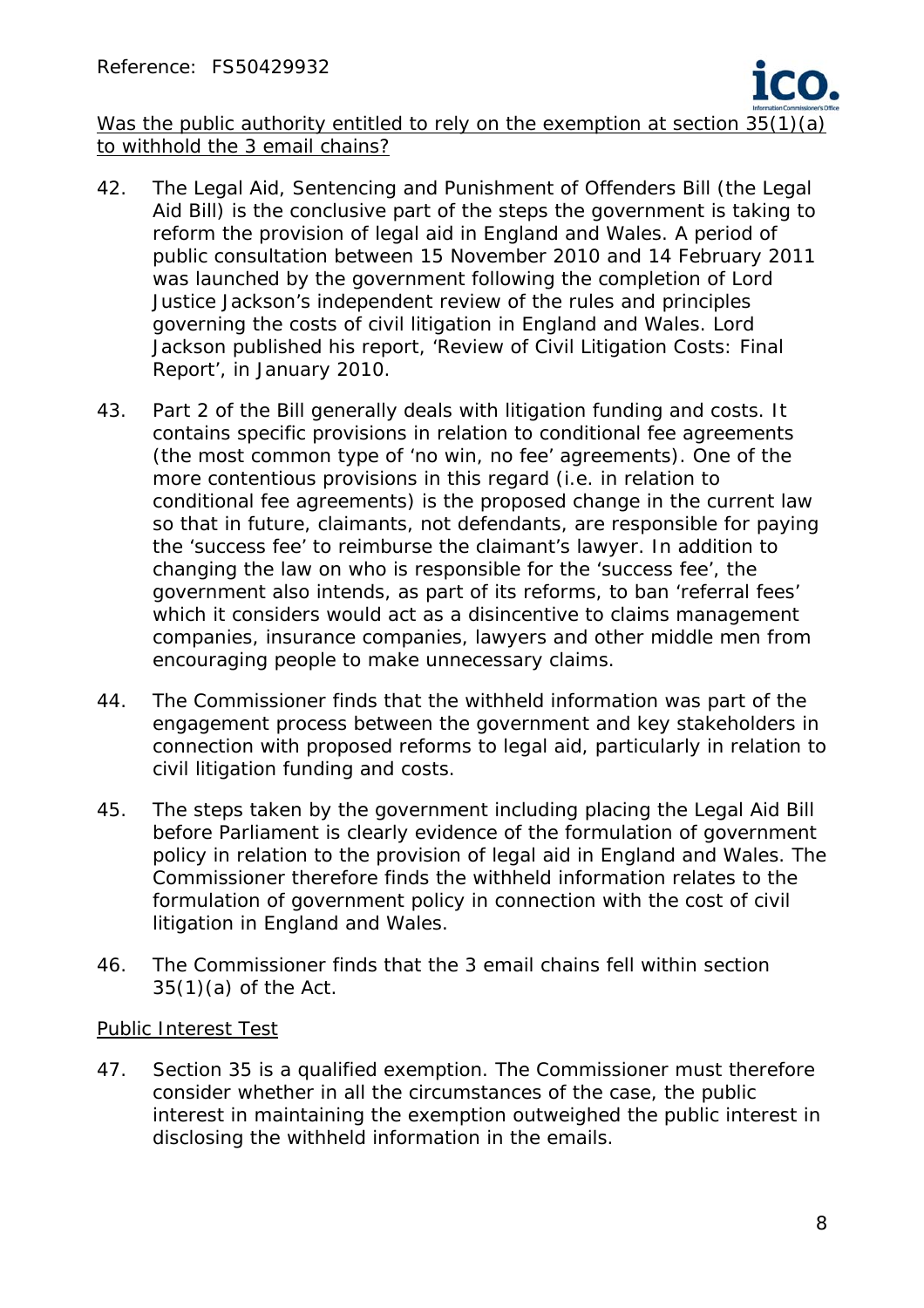

- 48. In favour of disclosure, the public authority recognised that the information in the emails relates to matters of public interest. Disclosure would therefore allow the public access to information on the formation of government policy in the area of referral fees, civil litigation funding and costs. It acknowledged that this might encourage more public participation in the development of such proposals.
- 49. The public authority further acknowledged that disclosure would enhance public knowledge about how government policy was being formed in regard to civil litigation funding and costs including the nature of the interaction between officials and stakeholders. It specifically recognised that there was a public interest in making the contribution of lobbyists public as the policy debate was ongoing. The public authority also noted that disclosure would promote its accountability to the general public in relation to the legal aid reform.
- 50. In favour of maintaining the exemption, the public authority explained that the withheld information forms part of a dialogue between the government and stakeholders in the insurance industry in relation to referral fees and civil litigation funding and costs reform. The dialogue was taking place to allow officials to develop policy proposals with informed stakeholders, including representatives of both claimants and defendants so that the government could understand the impact of possible policy changes under consideration. The public authority strongly submitted that these discussions needed to take place out of the public eye. It argued that there was a significant public interest in the value of government being able to test ideas with informed third parties out of the public eye, and knowing what the reaction of particular groups of stakeholders might be if particular policy lines/negotiating positions were to be taken.
- 51. The public authority was keen to stress that the final decisions on referral fees and civil litigation funding and costs had not been made. It strongly submitted that disclosure would leave officials in the position of having to defend everything that was raised during deliberations and this, it argued, would hinder the development of actual and effective policy proposals.
- 52. The public authority also stressed that alternative views were sought by officials to counterbalance those expressed by the insurance industry stakeholders consulted. It argued that this approach had safeguarded government policy from being unduly influenced by lobbyists and therefore lessened the public interest test at the time of the request to scrutinise the submissions made by the insurance industry.
- 53. The public authority further argued that disclosure would result in civil servants being less inclined to consult with stakeholders on the risks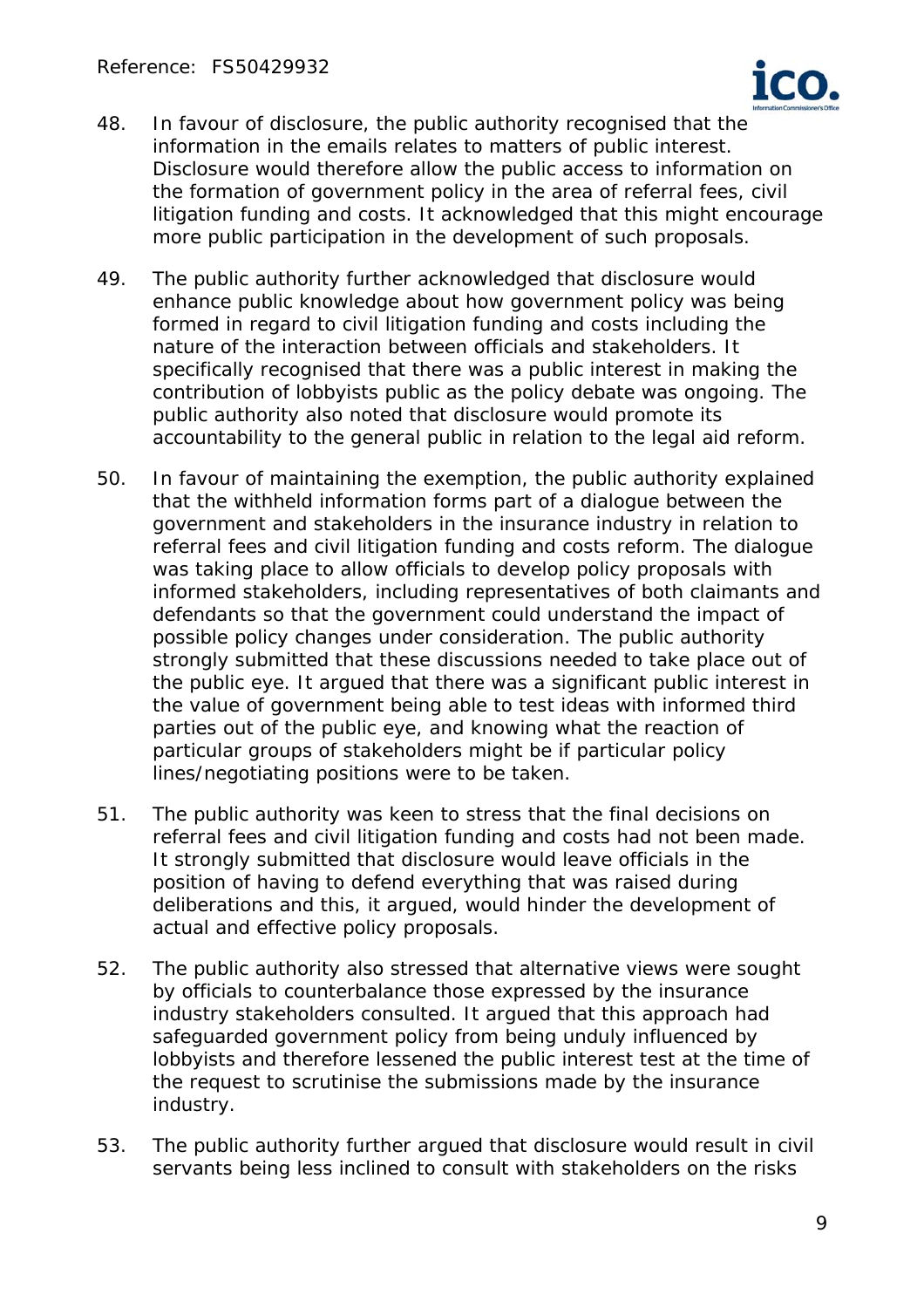

and implications of policy options, for fear of being accused, or misrepresented, as subject to undue influence from the insurance industry. As a consequence, their ability to assess risks and implications would be diminished.

54. The public authority concluded that there was a strong public interest in officials having safe space, free from lurid headlines to develop and test policy options on civil justice effectively, engaging relevant stakeholders where necessary before they are publicly presented.

#### Balance of Public Interest

- 55. The Commissioner agrees it is unlikely that disclosure would have deterred lobbyists on both sides of the argument from pursuing their interests. He accepts that there was a strong public interest in disclosing the exchanges between officials and ABI given the latter's role in shaping how government policy was being formulated in relation to referral fees as well as civil litigation funding and costs. There was therefore a strong public interest in revealing the influence ABI was having on the proposed reforms. Given that ABI represents a significant number of stakeholders in the insurance industry and has considerable expertise in the field, the Commissioner considers there was a further public interest in disclosure to ensure that the lobbying system is seen to be fair and even-handed.
- 56. As mentioned, the request was made in October 2011. The Commissioner understands that the Legal Aid Bill was introduced to Parliament on 21 June 2011. He also understands that the request was made in between the  $14<sup>th</sup>$  and  $15<sup>th</sup>$  sittings of the Committee debate on the Bill in the House of Commons. The Commissioner considers it is a question of fact whether or not the process of formulating or developing a government policy is complete. The Commissioner accepts that whilst the policy is still in the process of being turned into legislation the policy development is still ongoing. This can extend up to the Bill gaining Royal Assent and becoming legislation. If the policy making process is still ongoing, this does not rule out the possibility that significant landmarks in that process have been passed and that the sensitivity of the information has started to wane. In this case the Commissioner finds that at the time of the request in October 2011, the government's policy in relation to litigation costs and funding had yet to be finalised.
- 57. The Commissioner considers there is a significant public interest in maintaining safe space for discussions, debates and deliberation while the process of formulating a policy is ongoing. He agrees with the public authority that premature disclosure in the face of strong media scrutiny could undermine the integrity of the policy formulation process. He accepts that disclosure of this information during the live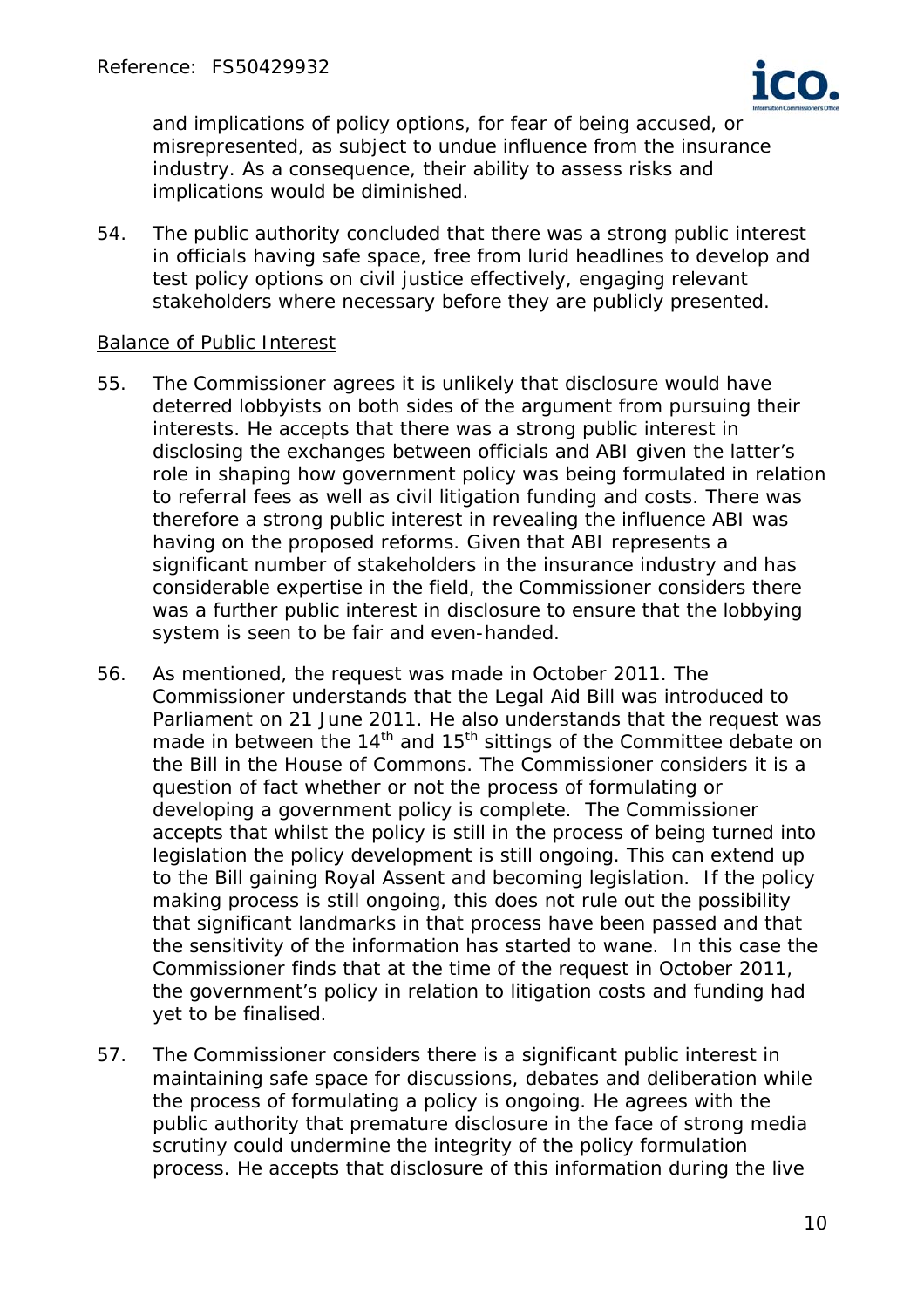

policy process would be likely to increase the risk that officials may be less robust in their assessments of all the possible options in relation to litigation costs and funding in the Legal Aid Bill. The Bill represents a major shift in the way legal aid is administered in England and Wales. It is also a significant departure in relation to the party responsible for paying 'success fees' in civil litigations. Given that at the time of the request, the Bill was in between Parliamentary debates, the Commissioner considers that there was a strong public interest in maintaining the safe space for officials to robustly consider all options without been constrained by the fear of having to constantly defend every action in public.

- 58. Conversely, it could be argued that given the importance of the Legal Aid Bill, there was a strong public interest in disclosure to ensure that the process was transparent and that the government could be held accountable for its policy. The Commissioner accepts that this is a significant public interest argument for disclosure and further information about the policy formulation could enable the public to engage with the debate, for example members of the public could contact their MP about the Bill. However, the Commissioner does accept that the Parliamentary oversight process itself, evidenced by the Committees debates, reduces the need for disclosure to enable accountability, to some extent. The Commissioner considers that premature disclosure in the circumstances at the time of the request was unlikely to significantly enhance the robustness of the policy formulation process given that the Bill is one which had (and still does) generated strong debates on both sides of the divide. It was more likely that officials could have become overly cautious in their deliberations for fear of been misrepresented or accused of been unduly influenced by lobbyists. Whilst disclosing the withheld information in the emails was likely to enhance the transparency of the process, it has to be balanced against the likely constraints on officials in conducting a robust assessment of all available options.
- 59. As mentioned, the Commissioner considers there is clearly a strong public interest in disclosing information relating to lobbyists. However, that has to be balanced against the equally strong public interest in ensuring that officials are able to conduct government business effectively, free from the constraint of constant media attention. Therefore, in the circumstances of this case, the Commissioner considers that on balance, the public interest in maintaining safe space for officials to formulate government policy in relation to civil litigation costs and funding was more significant.
- 60. The Commissioner finds that in all the circumstances of this case, the public interest in maintaining the exemption at section 35(1)(a) outweighed the public interest in disclosing the withheld information in the 3 email chains.